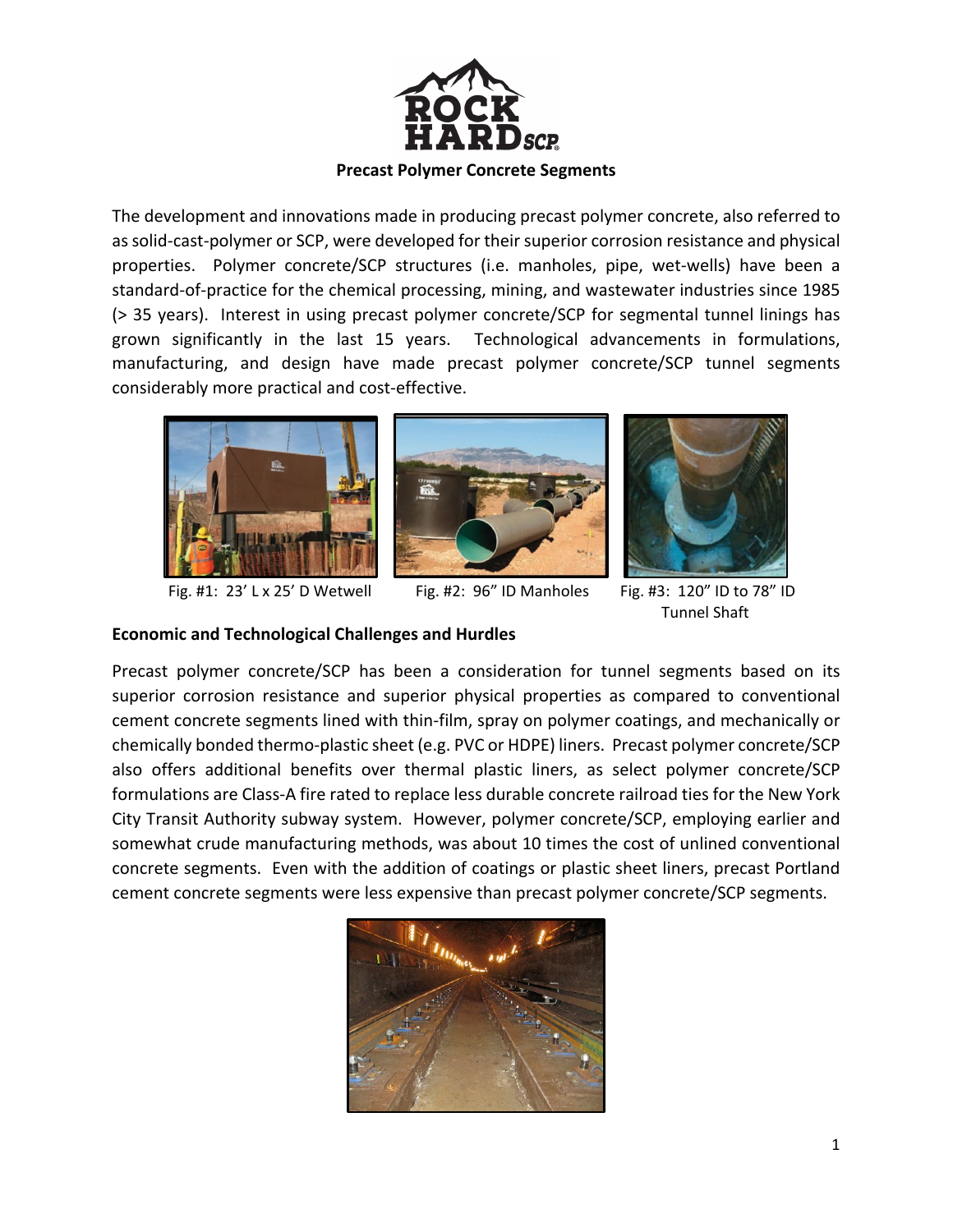

### Fig. #4: NYC Transit Subway

In general, polymer concrete/SCP is approximately 4‐6 times stronger than conventional concrete, such that precast polymer concrete/SCP segments could be produced as much as 50% thinner than conventional concrete segments. However, precast polymer concrete/SCP tunneling segments proved more expensive as they had to be produced at a minimum thickness (e.g. 7") to incorporate rubber gaskets, bolts and/or dowels. As of 2018 there appeared to be no viable solutions to take advantage of the superior physical properties and corrosion resistance of polymer concrete/SCP in tunnel segments.

| <b>Precast Polymer Concrete/SCP VS. Conventional Concrete</b> |                    |                    |
|---------------------------------------------------------------|--------------------|--------------------|
| <b>PRODUCT</b>                                                | <b>Average PSI</b> | <b>Average Mpa</b> |
| <b>Compressive Strength (ASTM C-596)</b>                      |                    |                    |
| <b>Conventional Concrete:</b>                                 | 6,500              | 44.82              |
| Polymer Concrete/SCP:                                         | 16,800             | 115.80             |
| <b>Tensile Strength (ASTM D-307)</b>                          |                    |                    |
| <b>Conventional Concrete:</b>                                 | 550                | 3.80               |
| Polymer Concrete/SCP:                                         | 1,900              | 13.10              |
| <b>Beam Test (ASTM C-78)</b>                                  |                    |                    |
| <b>Conventional Concrete:</b>                                 | 1,050              | 7.23               |
| Polymer Concrete/SCP:                                         | 2,850              | 19.65              |
| <b>Shear Strength (ASTM D-732)</b>                            |                    |                    |
| <b>Conventional Concrete:</b>                                 | 870                | 6.00               |
| Polymer Concrete/SCP:                                         | 5,000              | 34.47              |
| <b>Water Absorption %</b>                                     |                    |                    |
| <b>Conventional Concrete:</b>                                 | 4.35%              |                    |
| Polymer Concrete/SCP:                                         | < 0.1%             |                    |

## **Polymer Matrix Formulations**

Precast polymer concrete/SCP is made from various thermo-setting polymer binders such as polyester, vinyl ester, polyurea and epoxy resins, combined with inert aggregate fillers. Historically, some manufacturers have had issues with traditional binder systems. All resin systems are not the same and may contain volatile organic compounds (VOC's) and hazardous air pollutants (HAP's), making it difficult to permit and subject workers to occupational safety and health problems. Also, some resin systems having a high rate of shrinkage, elevated exothermic reaction, cannot integrate reinforcing steel because of incompatible thermal properties (thermal coefficient of expansion). Still, certain resin systems exhibiting VOC's, HAP's, thermal and shrinkage issues are designed such that these are not obstacles to polymer concrete/SCP production. However, unique technologically advancements offer certain resin systems more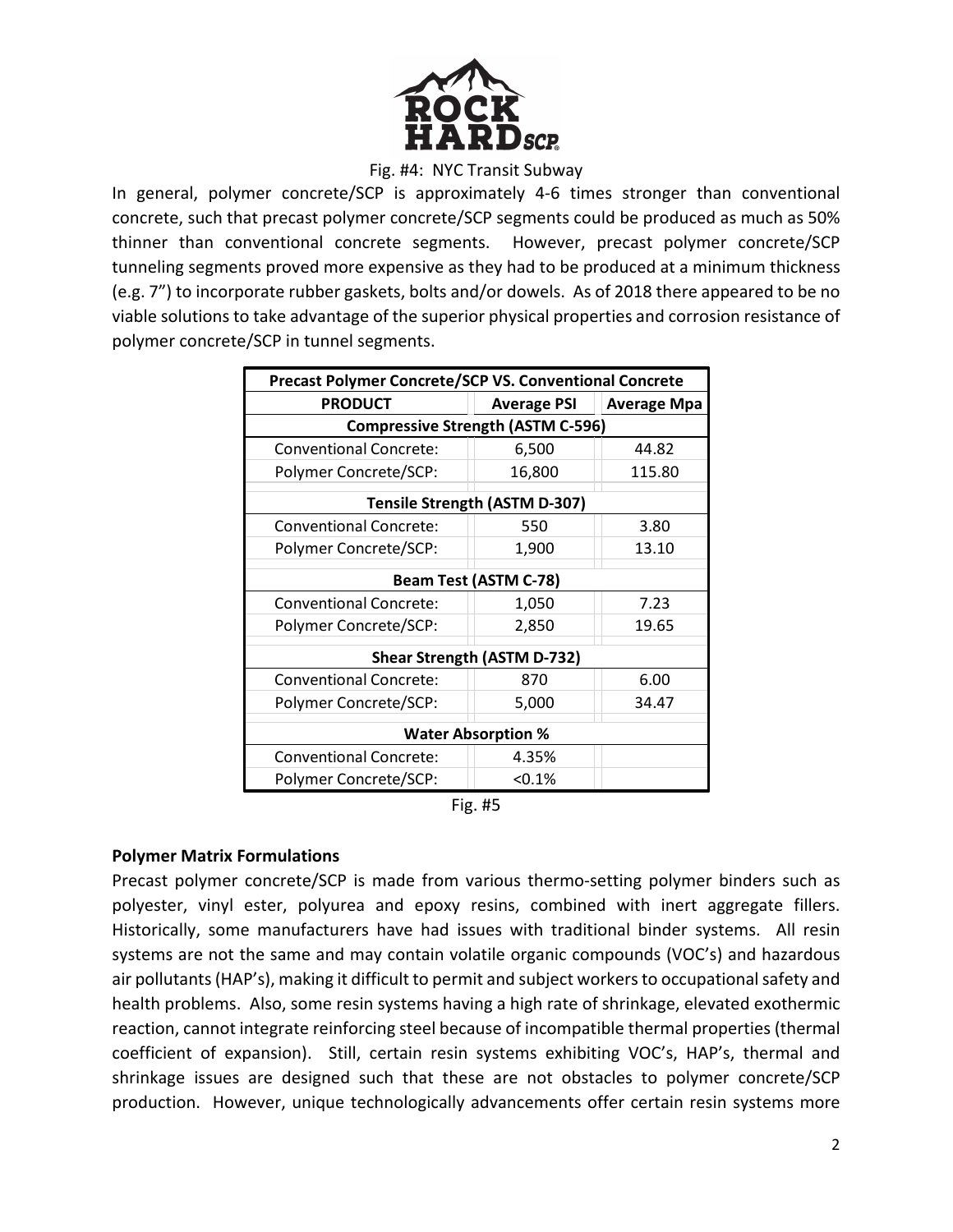

stability by removing harmful ingredients containing VOC's and HAP's, eliminating thermal, shrinkage and reinforcement concerns.

## **Manufacturing Advancements**

Until recently, precast polymer concrete/SCP producers have been operating manually, culminating in increased handling, questionable QA/QC and increased manufacturing costs. However, polymer concrete/SCP producers are in the process of adapting to automated batching systems and RFID microchip technologies similarly used in conventional concrete production. These state‐of‐the‐art manufacturing systems enhance productivity, quality, and worker safety.



Fig. #6: Automated Feed Mixing Fig. #7 PLC Control Panel



## **Design Improvements**

As previously stated, earlier precast polymer concrete/SCP segmental tunnel designs were limited by thickness to incorporate gaskets, bolts, and dowels.

In the case of vehicular tunnels, where corrosion is not an issue, conventional concrete segments can be designed and manufactured using waffle designs, reducing the overall raw material volumes and cost of the Portland cement concrete tunnel segment system. However, waffled designs cannot be utilized in sanitary sewer tunnels due to sewage flow characteristics and turbulence created by waffle designs. A smooth internal surface is essential.

In the last several years a new and innovative precast polymer concrete/SCP segment design allows for a significant reduction in the volume and weight of polymer concrete segments, while still maintaining a smooth internal and external surface along with preserving superior physical and corrosion resistant properties. By integrating and positioning lightweight cores within the polymer concrete/SCP matrix and spacing the cores equal distance apart and on the same plane, the polymer concrete/SCP tunnel segment can carry virtually the same loads, as if it were a solid polymer concrete/SCP segment. The patented polymer concrete core-technology permits the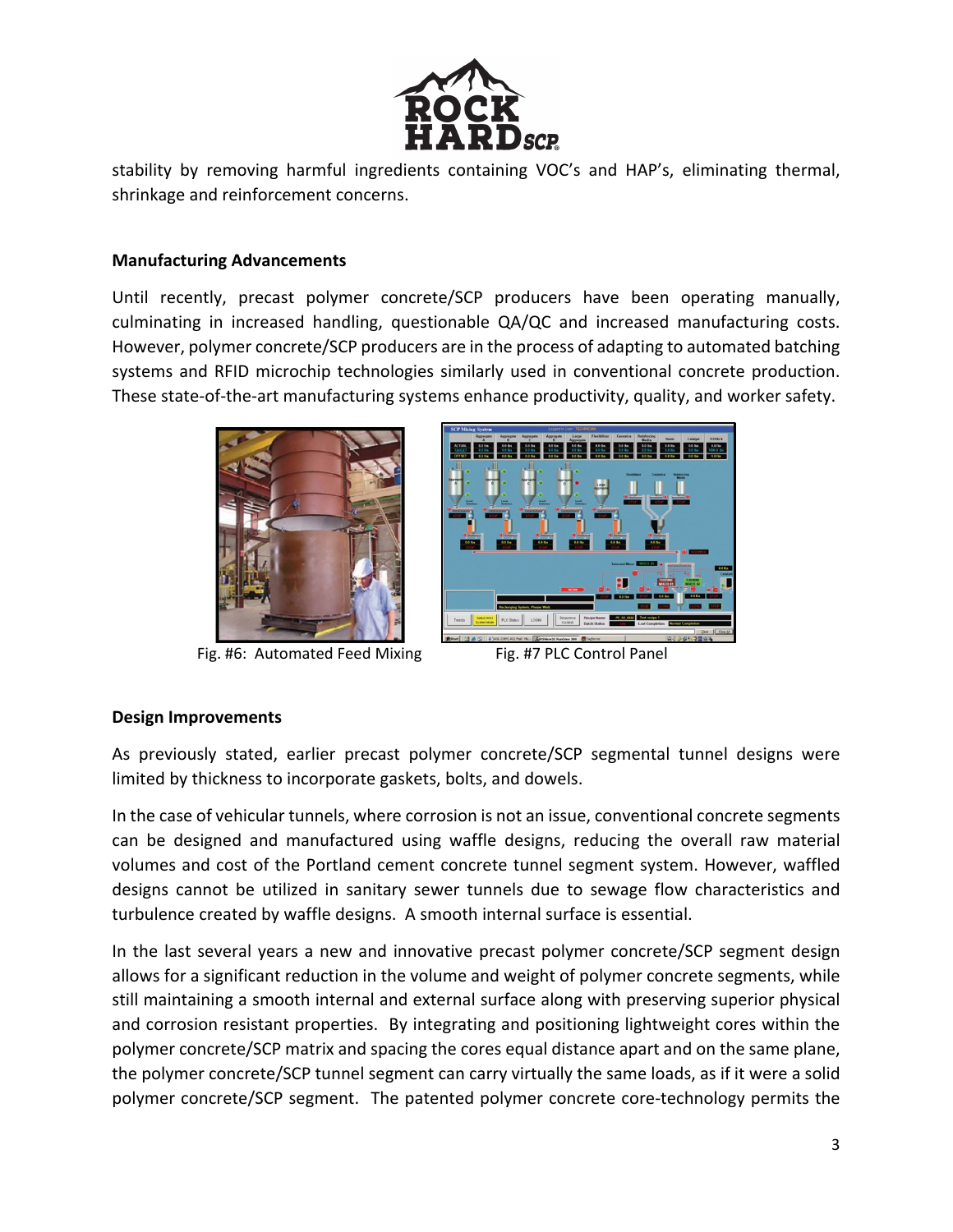

design to achieve the desired segment thicknesses for incorporating gaskets, bolts and/or dowels. This new technology makes precast polymer concrete/SCP tunnel segments a costeffective and superior corrosion resistant alternative to thin‐film coated or sheet‐lined conventional cement concrete segmental tunnel lining systems. Along with a significant raw material savings, the cost reduction assets are endless.

- Lower raw material costs
- Increased manufacturing productivity
- Lower freight costs
- Lighter-duty handling equipment (manufacturing & field)



## **Installation Advantages**

Large diameter sewer tunnels can be built with either a two-pass or one-pass lining polymer concrete segments to the protect the structural concrete from aggressive sewer gases and biologically induced corrosion, thereby extending the tunnels life cycle. The use of the one‐pass system can significantly reduce the construction schedule and overall capital costs while improving the overall quality.

## **Carbon Footprint**

Carbon footprint is a concern and challenge of the cement industry and conventional concrete. The conventional concrete industry has one of the highest carbon footprints of any industry in the world. An infant precast polymer concrete/SCP industry is currently undertaking and validating its presumed lower carbon footprint.